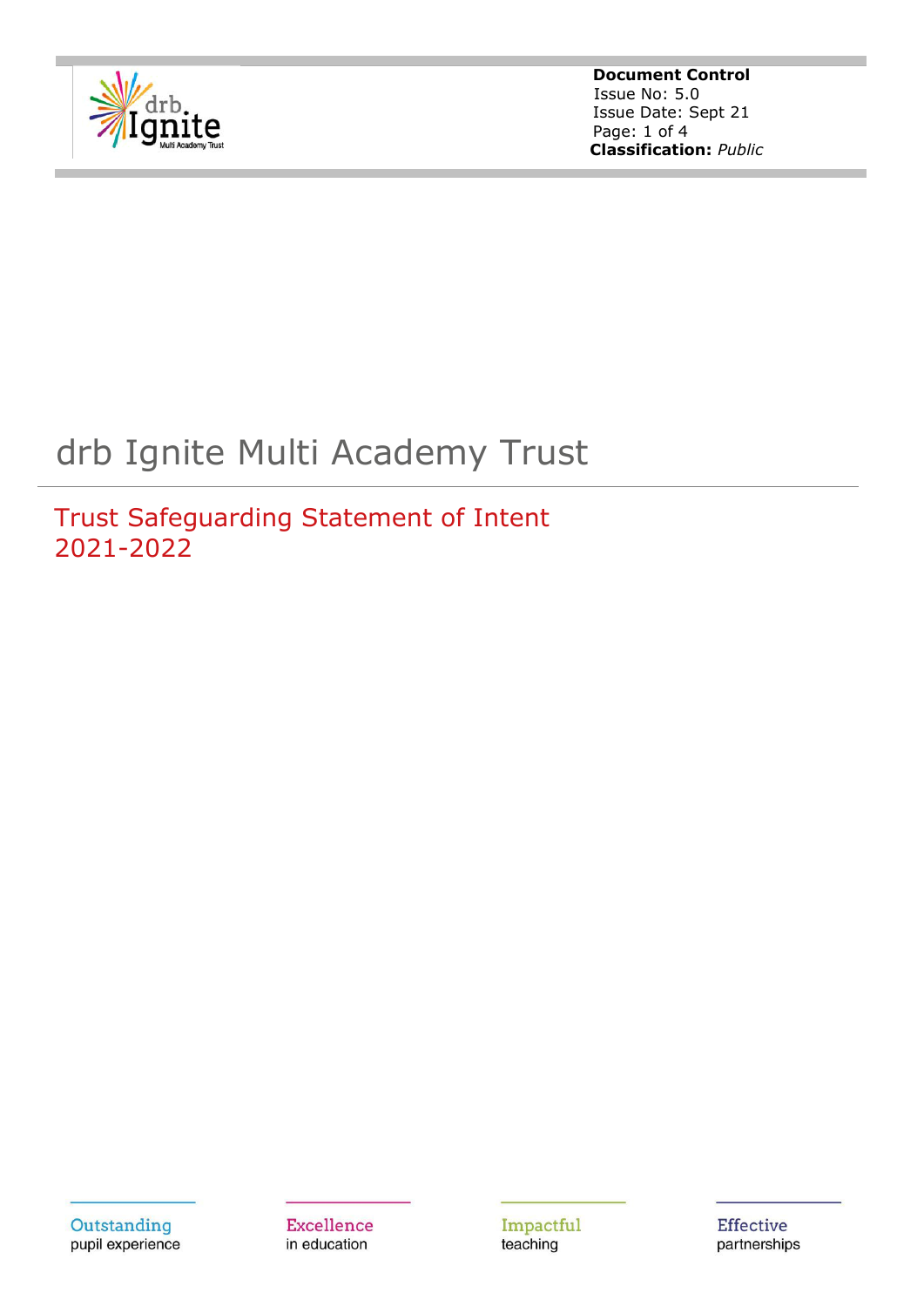

**Document Control** Issue No: 5.0 Issue Date: Sept 21 Page: 2 of 4  **Classification:** *Public*

## **Trust Vision**

The Trust has been established through a shared belief that lives can be transformed by what goes on in schools. We believe that the process of teaching and learning shapes futures. To this end our vision is to provide every child with learning experiences that excite them and give them the power to begin to shape their own lives.

#### *All pupils achieve the highest standard of educational outcomes regardless of circumstances or background.*

## **Safeguarding Statement of Intent**

To support our vision and commitment to outstanding safeguarding practices we have created this *Statement of Intent*. Everyone working in the Trust is wholly committed to ensuring that all children and adults are cared for in a safe and secure environment. To fulfil this commitment, comprehensive safeguarding and child protection systems are in place in line with the DfE statutory guidance, *Keeping Children Safe in Education 2021.*

To maintain our approach effectively and consistently, we recognise that the Trust and its schools also play an important part in the wider local and national safeguarding system for children.

**For note:** This system is described in full in the DfE statutory guidance *Working Together to Safeguard Children 2018*.

## **Culture of Safeguarding**

The Trust believes that safeguarding and promoting the welfare of children is the responsibility of *everyone*. This is demonstrated through our *shared culture of safeguarding*. Everyone who comes into contact with children and their families has a role to play and all staff make sure their approach is wholly child-centred. This means that at all times, they consider what is in the *best interests of the child*.

Our culture of safeguarding demonstrates the Trust's:

- moral and statutory responsibilities for safeguarding and promoting the welfare of children and expectation that all staff and volunteers share this commitment.
- expectation that everyone working within Trust schools will contribute to the creation of an environment in which all children and adults have an equal right to protection regardless of gender, religion, ethnicity, sexual identity or culture.
- expectation that trustees and staff maintain an open mind and attitude of *it could happen here* where safeguarding is concerned. When concerned about the welfare of a child, staff members always act in the best interests of the child.
- expectation that all adults within the wider Trust community are aware that they have an equal responsibility to act on any suspicion or disclosure that may suggest a child is at risk of harm at home, in the community or in school. Everyone is aware that they can make a referral and reporting procedures are established in every Trust school to ensure information is shared with key safeguarding and child protection staff as soon as possible after any concern arises.
- expectation that every school will follow the guidance provided by the Trust's three local safeguarding partners (local authority, police and clinical commissioning group)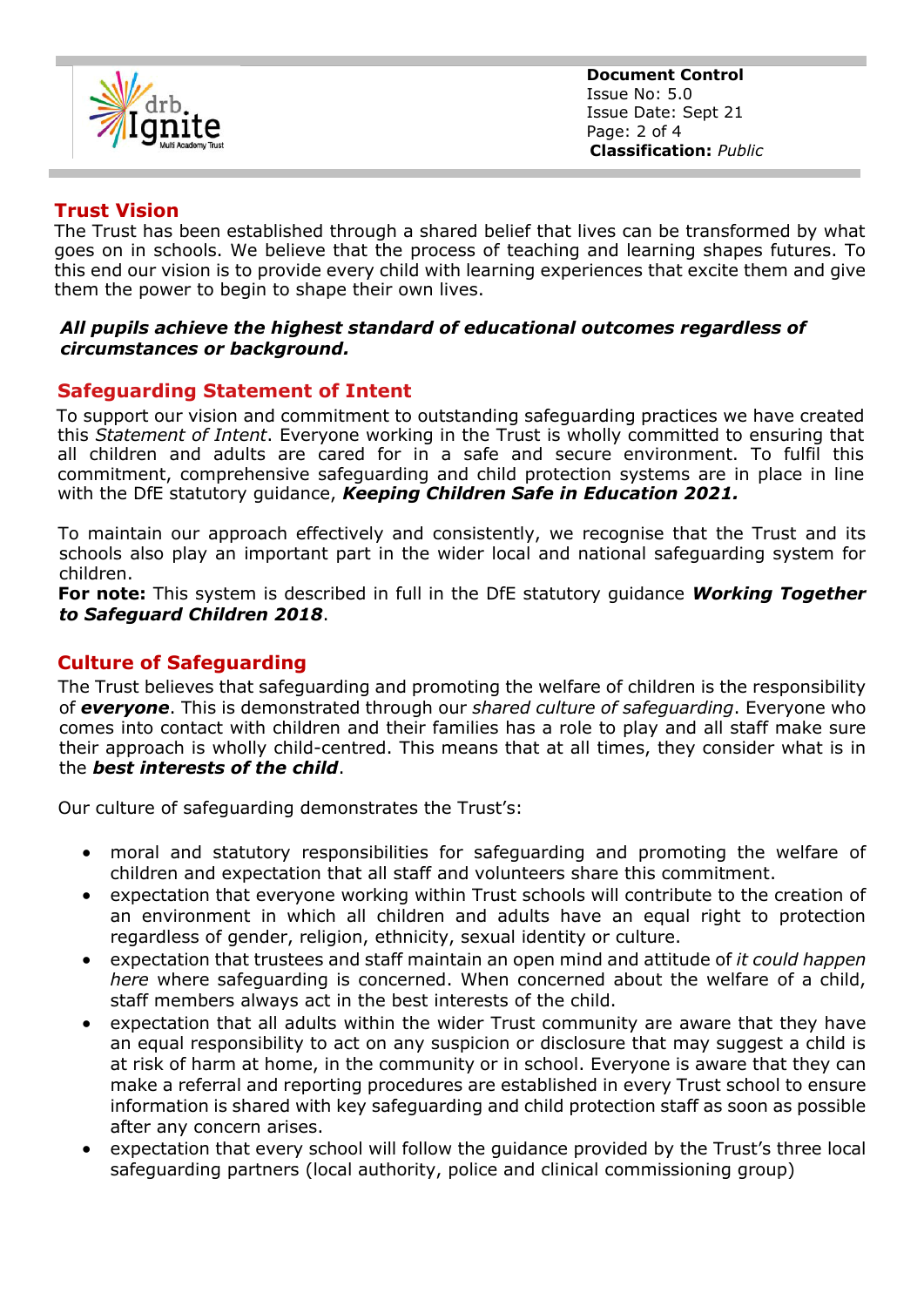**For note**: Trust schools are located in Dudley and Birmingham and will follow local guidance

• commitment to nominate an executive leader as the Trust's Designated Safeguarding Lead and nomination of a trustee as having particular responsibility for safeguarding matters.

### **Safeguarding and Child Protection policies and procedures**

All Trust policies and procedures in respect of safeguarding and child protection are up to date and compliant with *Keeping Children Safe in Education 2021*. They are accessible to all staff and parents through the Trust and individual school websites. Policies and procedures are reviewed and revised by the Trust Board at least annually. Contextualised, local school safeguarding information e.g. names of school designated safeguarding leads is available on each school website.

#### **Trust Board Responsibilities**

The Trust Board is committed to ensuring full compliance with its safeguarding and child protection duties under statutory legislation. As delegated by the Trust Board, *David Sheldon is currently the Trustee Safeguarding Lead.* He maintains oversight of the safeguarding activity and actions of the *Trust Improvement Board* and *Achievement, Support and Scrutiny Sub Committee* which report to the Board on all child protection and safeguarding issues.

#### **Strategic planning and reporting**

The Trust Board retain a monitoring focus on all aspects of safeguarding and it is a fixed agenda item at all meetings. Safeguarding is integral to the Trust's *Strategy Plan* and *Annual Priorities Roadmap*. An annual external review of safeguarding is conducted with a *Trust Safeguarding Report* presented to Trustees at the end of each academic year alongside termly updates at Board meetings.

#### **Disclosure and Barring Service (DBS) checks**

The Trust meets all statutory requirements in relation to Disclosure and Barring Service checks. All staff, members, trustees and volunteers are required to undergo an **enhanced DBS check** prior to employment or engagement. The Trust's *DBS Policy* and *Single Central Record (SCR)* includes further detail of the Trust's DBS procedures.

#### **Safer recruitment practices**

The Trust is committed to creating a culture of safe recruitment and, as part of this, adopts recruitment procedures that help deter, reject or identify people who might present a risk to children. The Trust and its schools act reasonably in making decisions about the suitability of any prospective member of staff based on these checks and evidence, including criminal record checks, enhanced DBS checks, barred list checks and prohibition checks, together with references and interview information.

#### **Designated Safeguarding Leads and Children's Safeguarding Boards**

Although Trustees have ultimate responsibility for safeguarding, operationally it is overseen by Trust safeguarding leads who work alongside the designated safeguarding leads within each Trust school. Currently, every school has designated safeguarding leads and deputy designated safeguarding leads who take lead responsibility for safeguarding and child protection within their own school. They are clear about their role, have sufficient time and receive relevant support and training to carry out their duties. Furthermore, all schools have established *Children's Safeguarding Boards* which ensure the voice of the child is heard and responded to. An annual Trust wide children's safeguarding conference is held in the summer term to bring children together to discuss safeguarding related themes e.g. on-line safety and peer on peer abuse.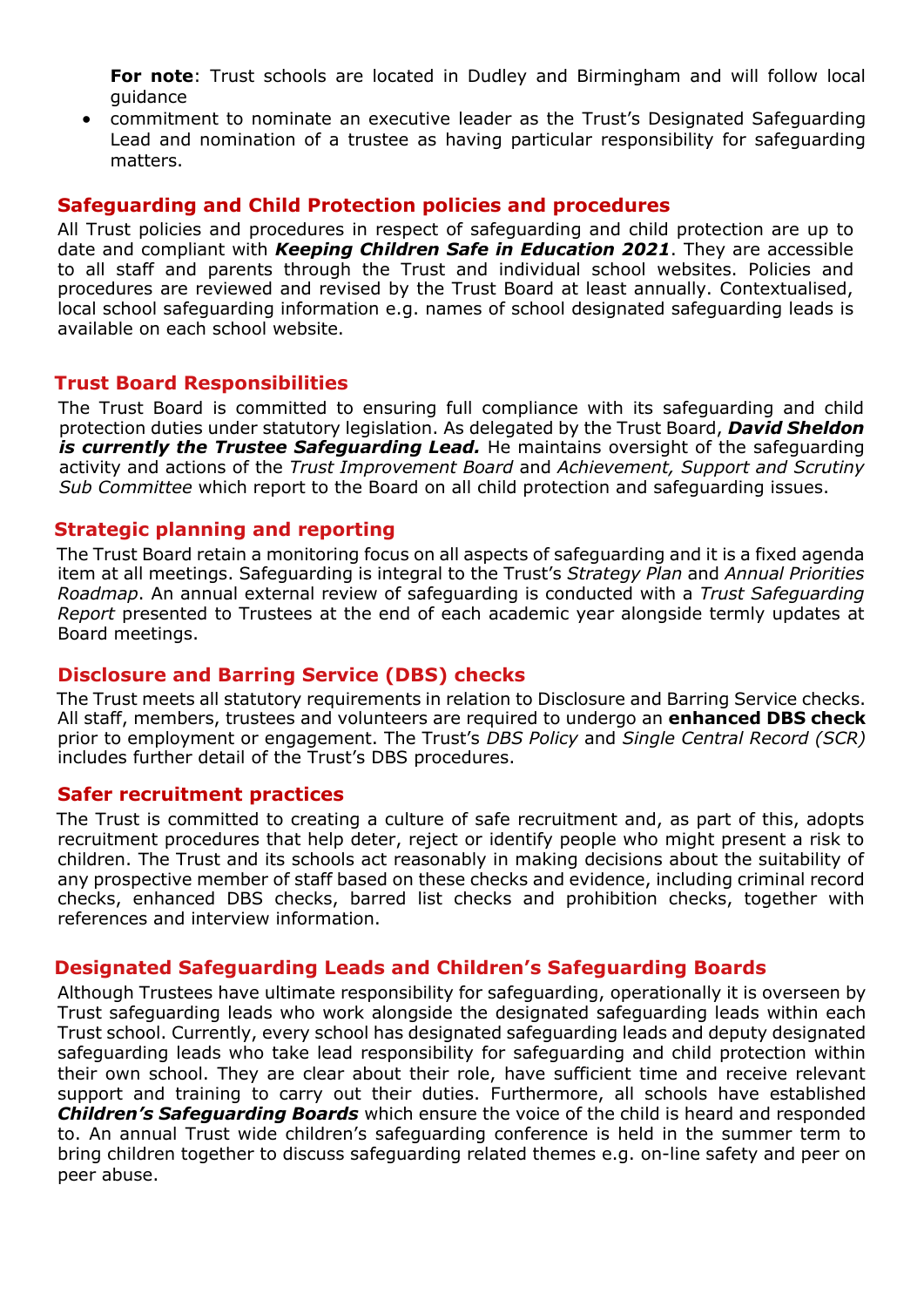## **Professional development and training**

A programme of regular professional development and training is provided to trustees and staff at every level. This ensures everyone has the knowledge and skills required to carry out their role and responsibilities safely and with confidence.

Across the Trust and its schools all staff are aware of the systems, policies and procedures used to support child protection and safeguarding. These are explained as part of staff induction and reviewed with all staff at the start of each academic year.

This includes reminders about the Trust's:

- Shared *Culture of Safeguarding*
- Child Protection and Safeguarding Policy and procedures
- Behaviour Policy
- Staff Code of Conduct
- Platforming Policy
- Keeping Children Safe in Education (KCSIE) DfE 2021
- Governance and leadership of safeguarding

## **Intended impact of our Trust wide** *culture of safeguarding*

#### **At child level:**

- $\sqrt{\phantom{a}}$  Children tell us they feel safe, look forward to school and enjoy learning.
- Children have a clear voice in matters that concern and involve them.
- Children are active in the UNICEF *Rights Respecting Schools Programme.*
- Children know what to do if they are being bullied or witness bullying.
- $\sqrt{ }$  Children know what to do if they experience peer on peer sexual abuse.
- $\sqrt{ }$  Relationships between adults and children are strong, supportive and nurturing.
- $\sqrt{\phantom{a}}$  Relationships between children are kind and caring.
- $\sqrt{ }$  Every child is noticed and their needs are responded to.
- $\sqrt{\phantom{a}}$  Children are listened to and their concerns responded to promptly.
- $\sqrt{ }$  Children are kept as safe as possible and risks are well managed at all times.

#### **At Trust level:**

- $\sqrt{\phantom{a}}$  Child Protection and Safeguarding Policy is compliant and updated annually to include any changes to statutory guidance *Keeping Children Safe in Education (KCSIE)*.
- $\sqrt{ }$  An executive leader and trustee are nominated as *Trust Safequarding Leads* and have received appropriate training and support for the role alongside a clear role descriptor.
- The Single Central Register at Trust and school levels is upto date.
- $\sqrt{ }$  A signed record of training attended by leaders, staff, trustees and members is kept in line with KCSIE 2021.
- $\sqrt{ }$  Resources are made available to schools to maintain the highest quality safeguarding practices.
- $\sqrt{ }$  All Trust staff receive an annual refresh of KCSIE and the Trust's Safeguarding Policy and procedures and sign to say they have read and understood. This includes the following policies: Whistleblowing, Child Protection and Safeguarding, Staff Code of Conduct, Health and Safety and E-Safety, Behaviour, Platforming.
- $\sqrt{ }$  Members and Trustees review the *Trustee Code of Conduct* annually and sign their agreement to follow it in their behaviours and relationships.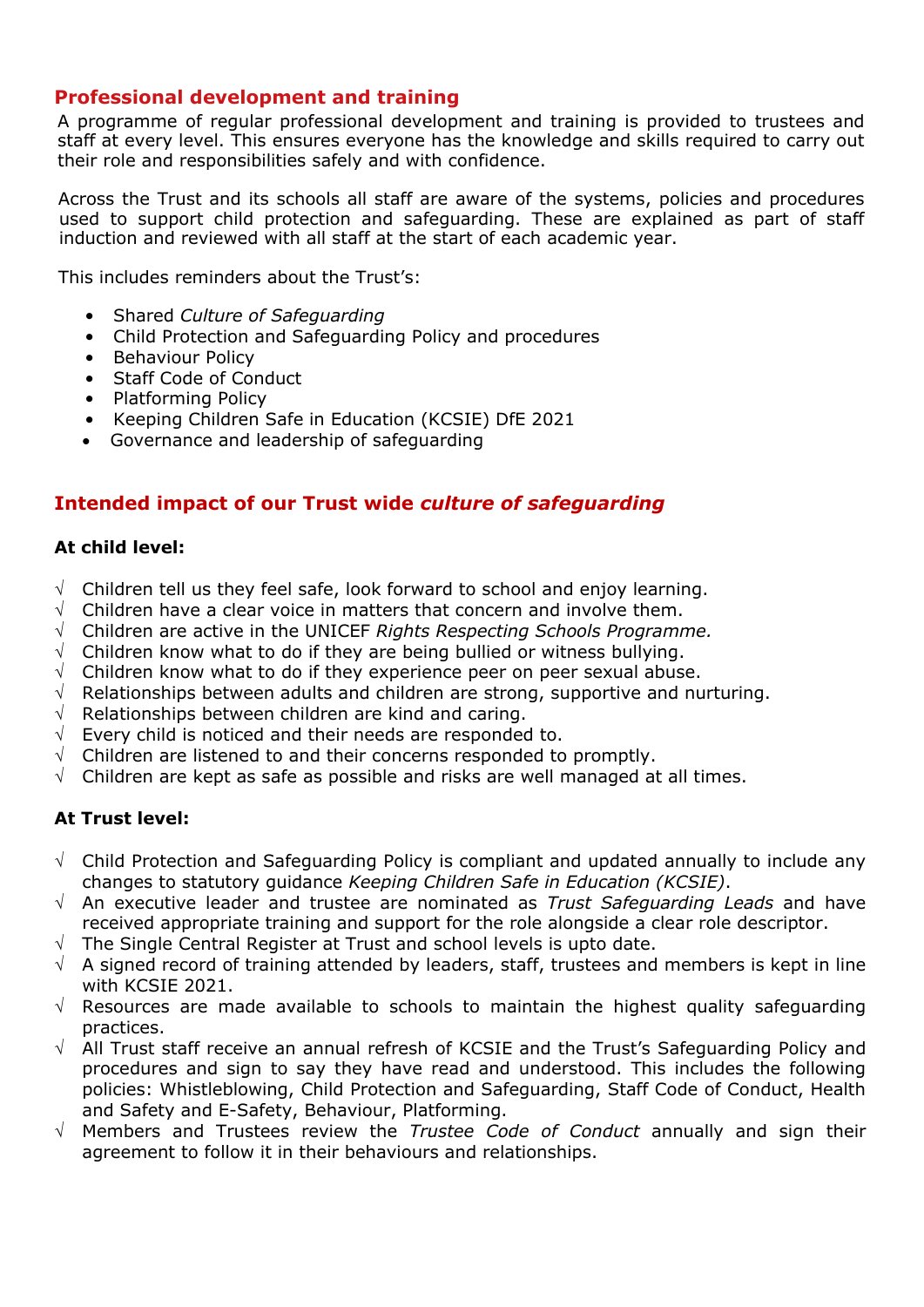- $\sqrt{ }$  An Annual Children's Safeguarding Conference is held for children to discuss safeguarding issues.
- $\sqrt{ }$  There is a designated tab on the Trust website for safeguarding documentation and information including contact names and details of Trust Safeguarding Leads.
- $\sqrt{ }$  The Trust has an appropriate trust-wide secure system for the recording safeguarding and child protection incidents and issues.
- $\sqrt{ }$  The Trust's Designated Safeguarding Lead is informed of any safeguarding or child protection issues or concerns relating to a headteacher, trustee, member of staff, volunteer or visitor or where staff feel there is significant risk to a child
- $\sqrt{ }$  The Trust's duty of care towards its pupils and staff is promoted by raising awareness of illegal, unsafe and unwise behaviour and staff are supported to reflect on their own standards and practice e.g. through the *Staff Wellbeing Forum.*
- $\sqrt{ }$  Trust Whistleblowing Policy and associated procedures are understood by all staff.
- $\sqrt{ }$  A referral is made to the DBS and/or Teaching Regulation Agency (TRA) if a person in regulated activity has been dismissed or removed due to safeguarding concerns or would have been had they not resigned.
- $\sqrt{ }$  Trust staff, trustees and members receive appropriate regular training on safeguarding and child protection issues and are aware of the wide range of indicators and types of abuse and what immediate action to take if they have a concern.

## **At school level:**

- $\sqrt{ }$  A safe environment is maintained in which children can learn and develop confidently.
- $\sqrt{\phantom{a}}$  All schools have an active Children's Safeguarding Board in place.
- $\sqrt{\phantom{a}}$  All schools are fully engaged in the UNICEF *Rights Respecting Schools Programme.*
- $\sqrt{ }$  There are clear lines of communication between the school DSL and the member of staff with responsibility for attendance.
- $\sqrt{ }$  At least one member of staff is trained to act in the absence of the school DSL i.e. deputy DSL and they have received appropriate training and support.
- $\sqrt{ }$  Appropriate supervision is in place to support the DSL and deputy DSL's to feel confident in their role and to raise any issues.
- $\sqrt{ }$  Single Central Record is kept up to date and appropriate staff files are maintained (see Appendix for content of staff files)
- $\sqrt{ }$  A signed record of training attended by leaders, staff, trustees and members is kept in line with KCSIE 2021. This includes volunteers.
- $\sqrt{ }$  All certificates of training received by the DSLs, leaders, staff and volunteers are retained at school level for scrutiny.
- $\sqrt{ }$  There is a designated tab on school websites for safeguarding documentation and information including contact names and details of designated safeguarding leads and their deputies
- $\sqrt{ }$  All members of staff (including temporary, supply staff and volunteers) know the name of the school designated safeguarding lead and any deputies and understand their role within the Trust's *culture of safeguarding.*
- $\sqrt{ }$  The school designated safeguarding lead and/or their deputy are always available during school hours and have made adequate and appropriate cover arrangements for any out of hours/out of term time activities
- $\sqrt{ }$  Staff and volunteers understand their responsibility for referring any concerns to the designated safeguarding lead or headteacher in a timely manner and are aware that they may also raise concerns directly with the Trust executive leaders, trustee safeguarding lead and local authority children's social care services if they believe their concerns have not been listened to or acted upon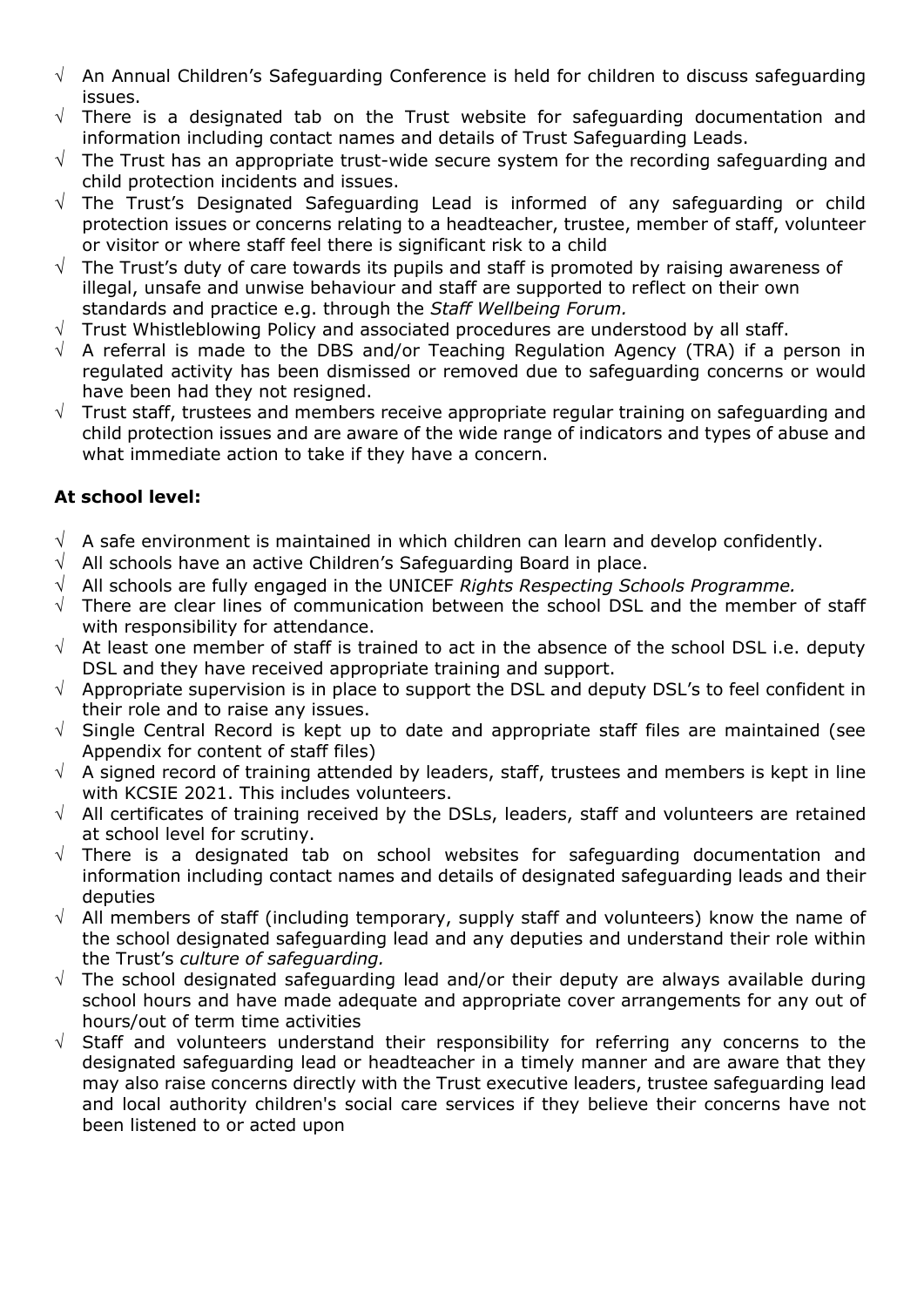- $\sqrt{ }$  All staff and volunteers have read (and signed to confirm) the Trust's Child Protection and Safeguarding Policy including its appendices alongside Part 1 and Annex A of Keeping Children Safe in Education 2021 as appropriate to their role.
- $\sqrt{\phantom{a}}$  All staff and volunteers understand their responsibilities and are alert to the signs of abuse and neglect, including the specific issues of Female Genital Mutilation (FGM), Child Sexual Exploitation (CSE), Children Missing Education (CME) and Radicalisation and Extremism and maintain an attitude of *it could happen here* at all times.
- Staff new to school are fully inducted about the Trust's *culture of safeguarding* and provided with personal copies of important child protection and safeguarding information and documentation.
- $\sqrt{ }$  Community users/lettings organising activities for children are aware of and understand the need for compliance with the Trust's child protection and safeguarding guidelines and procedures and compliance is monitored by individual schools as appropriate.

| <b>Monitoring and review</b>          | <b>Trust Board</b><br><b>Trust Safeguarding Leads</b><br>Trustee Safeguarding Lead<br><b>Headteachers</b> |  |
|---------------------------------------|-----------------------------------------------------------------------------------------------------------|--|
| <b>Links</b>                          | Trust Safeguarding Policies and Procedures 2021/22<br><b>KCSIE 2021</b>                                   |  |
| <b>Staff responsible</b>              | <b>Trust Board</b><br>CEO<br><b>Headteachers</b>                                                          |  |
| <b>Committee responsible</b>          | Achievement Support and Scrutiny, Trust<br><b>Improvement Board</b>                                       |  |
| <b>Reviewed</b>                       | September 2021                                                                                            |  |
| <b>Next review</b>                    | September 2022                                                                                            |  |
| <b>Sign off</b><br><b>Trust Chair</b> | Date: September 2021<br>1) Sheld                                                                          |  |

# **Monitoring and review**

**For note**: should there be any changes/further national guidance issued relevant to this Statement of Intent, it will be updated accordingly prior to the review date shown above and referred to the next Trust Board meeting.